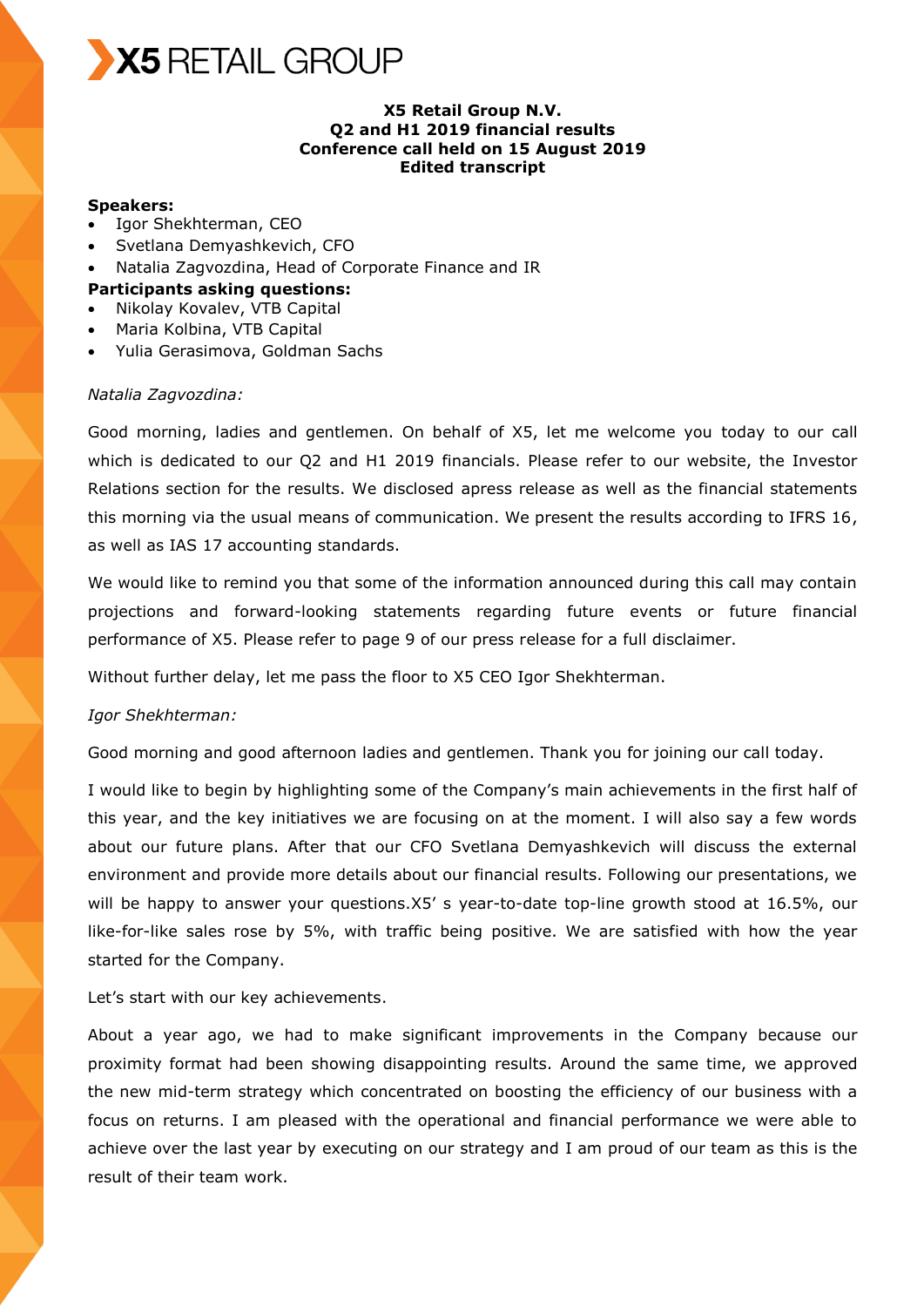We continue the digital transformation of our company. 80% of our work in this area is aimed at improving the efficiency of the existing business, while the remaining 20% goes towards building the platform for a client omni-channel journey.

We sustained growth in LFL sales at the group level. Our LFL traffic growth accelerated at the highest pace since Q1 2017, which in our view reflects the growing trend towards more frequent grocery shopping, as well as X5's leading position in the proximity and supermarket segments.

The Company's gross profit margin in Q2 2019 increased due to lower levels of shrinkage and improved logistics efficiency. The commercial margin remained flat y-o-y, helped by balanced promotions. We have improved labour productivity in our stores and significantly reduced turnover of our personnel.

Our adjusted EBITDA margin increased to 8.4% in Q2 2019, the highest level since Q2 2017.

In Q2 2019, we opened pilot Pyaterochka and Perekrestok stores that will test elements of the formats' new concepts. The new concepts should be finalised by the end of the year.

The Company continued to develop its loyalty card programmes. In total, X5's three retail formats had almost 40 million active loyalty card users as of 30 June 2019.

In line with our strategy of balanced growth, the Company opened 22% less stores in the first half of 2019 than a year ago. This had a positive effect on our ROIC, which is one of our key priorities.

In July, we paid dividends for 2018 in the amount of 25 billion roubles, which was 87% of X5 Retail Group's 2018 net profit.

Now, I would like to discuss some of the key achievements across X5 formats.

Starting with the Pyaterochka proximity format.

I am pleased with the results the current Pyaterochka team has been able to achieve over the past year, as our numbers clearly show.

We are continuing to optimise the organisational structure of Pyaterochka to make it more sustainable. Over the past year the number of direct reports for the proximity format CEO's reduced from 21 to 13. The three new Executive Directors now supervise the format's operations, while the CEO of Pyaterochka focuses more on the Company's strategic development. Of the three new Executive Directors, two were internal promotions in accordance with our strategy to develop internal talent.

Staff turnover decreased by more than 10 percentage points in H1 2019 as a result of improved working conditions for in-store personnel, optimisation of business processes and changes in the compensation and motivation schemes for our employees. This has reflected positively on the level of service in our stores, which is of high importance given increasing competition, especially in Moscow.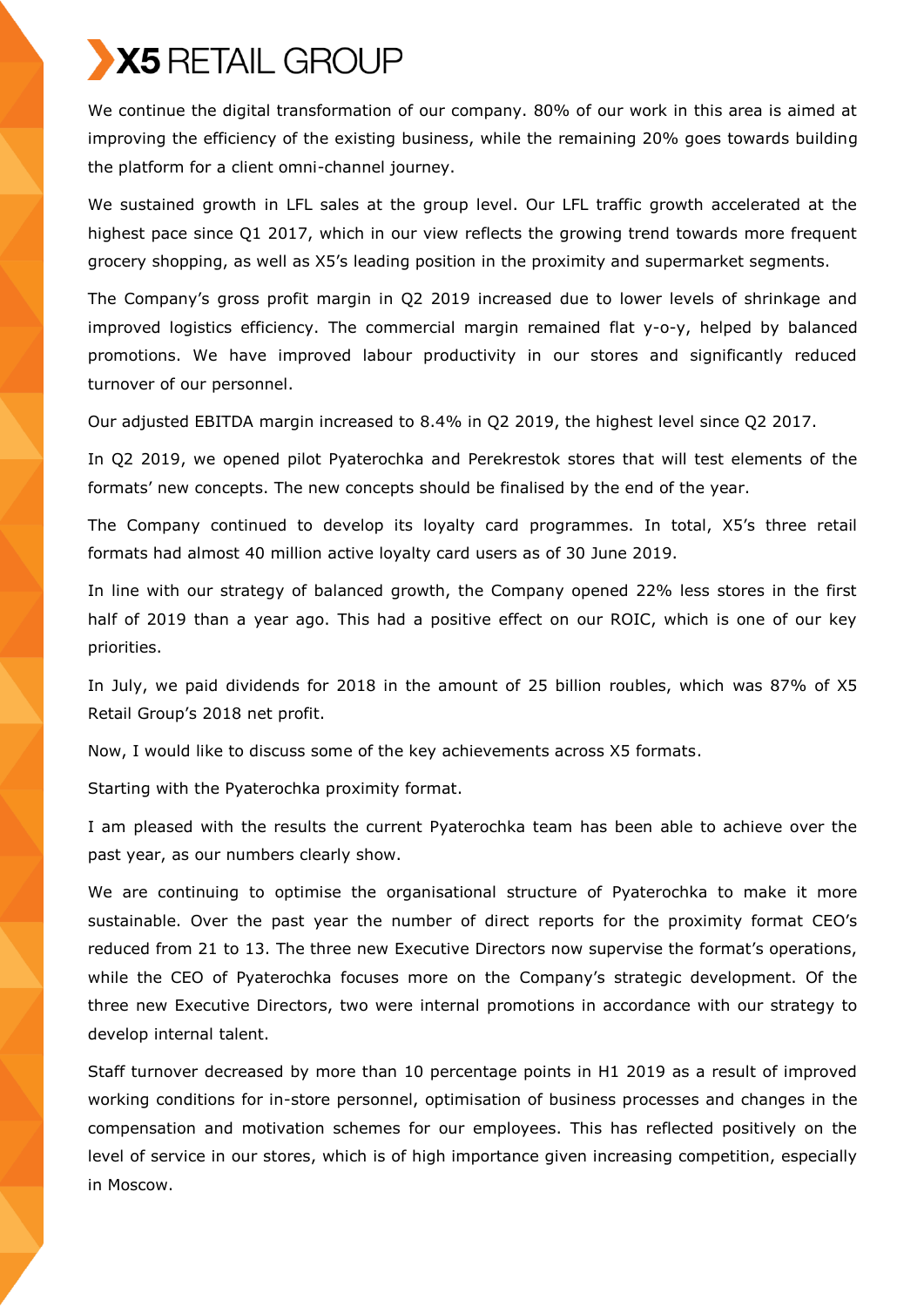Decreasing shrinkage levels is one of the core indicators of operational efficiency and a key priority for management. We still see a positive trend in shrinkage, which declined by 1 percentage point of revenue since the current Pyaterochka team took the lead. However, shrinkage remains above the target level and we will continue to reduce it at a steady pace. We aim to invest the savings from this process into our customers by offering better prices, as well as more competitive salaries to our employees.

We continued working on the new Pyaterochka CVP. The main objective is to gain our guests' trust through convenience, freshness and quality, customer care and of course, low prices. We are currently piloting a new Pyaterochka concept store with an improved CVP. We look forward to presenting it to you at our Capital Markets Day on October 23 in London.

Now I will talk about achievements at Perekrestok supermarkets.

Perekrestok continues to demonstrate outstanding performance, with the highest LFL growth among X5 Retail Group's formats – its LFL traffic growth surpassed that of the other X5 chains for the 11th quarter in a row, while also leaving competitors far behind.

The chain launched a series of pilot stores under new concepts, opening the first supermarket under the new basic concept, as well as large-format supermarkets in the capital and in other regions.

The basic concept was developed to address the latest trends in customer preferences. Perekrestok is implementing the so-called "emotional" design at its stores. Half of the new supermarket's selling space is devoted to the fresh assortment and ready-to-eat foods. Our largeformat supermarket has a bigger selling space and a wider offering of ready-to-eat fruit and vegetables, meat products, fresh fish and butcher products, as well as children's goods. These supermarkets are equipped with self-checkouts, as well as dedicated zones for customers to pick up their click-and-collect orders made online.

Ready-to-eat is one of the key categories for Х5, especially for our supermarkets, and we are expanding our offering accordingly. In May, we launched the smart kitchen in the Moscow region. It has a design capacity of 120 tonnes of ready-made products per day. In September, it will start supplying some Pyaterochka stores in Moscow. Today, the share of ready-to-eat products in our Moscow stores is 4% and we plan to bring it to 8.5% by 2021. We intend to build another smart kitchen in St Petersburg. Construction is set to begin in October 2019 and scheduled for completion in 2021.

We are also happy with the development of our regional supermarket model. In Q2 2019, LFL sales and the EBITDA margin of stores using the regional model improved y-o-y.

We are piloting the Lean Store project at Perekrestok. The project focuses on implementing new storage technologies, including the use of rolling cages, as well as a simplified process of accepting products from DCs. In pilot stores, product acceptance efficiency improved by 25-30%.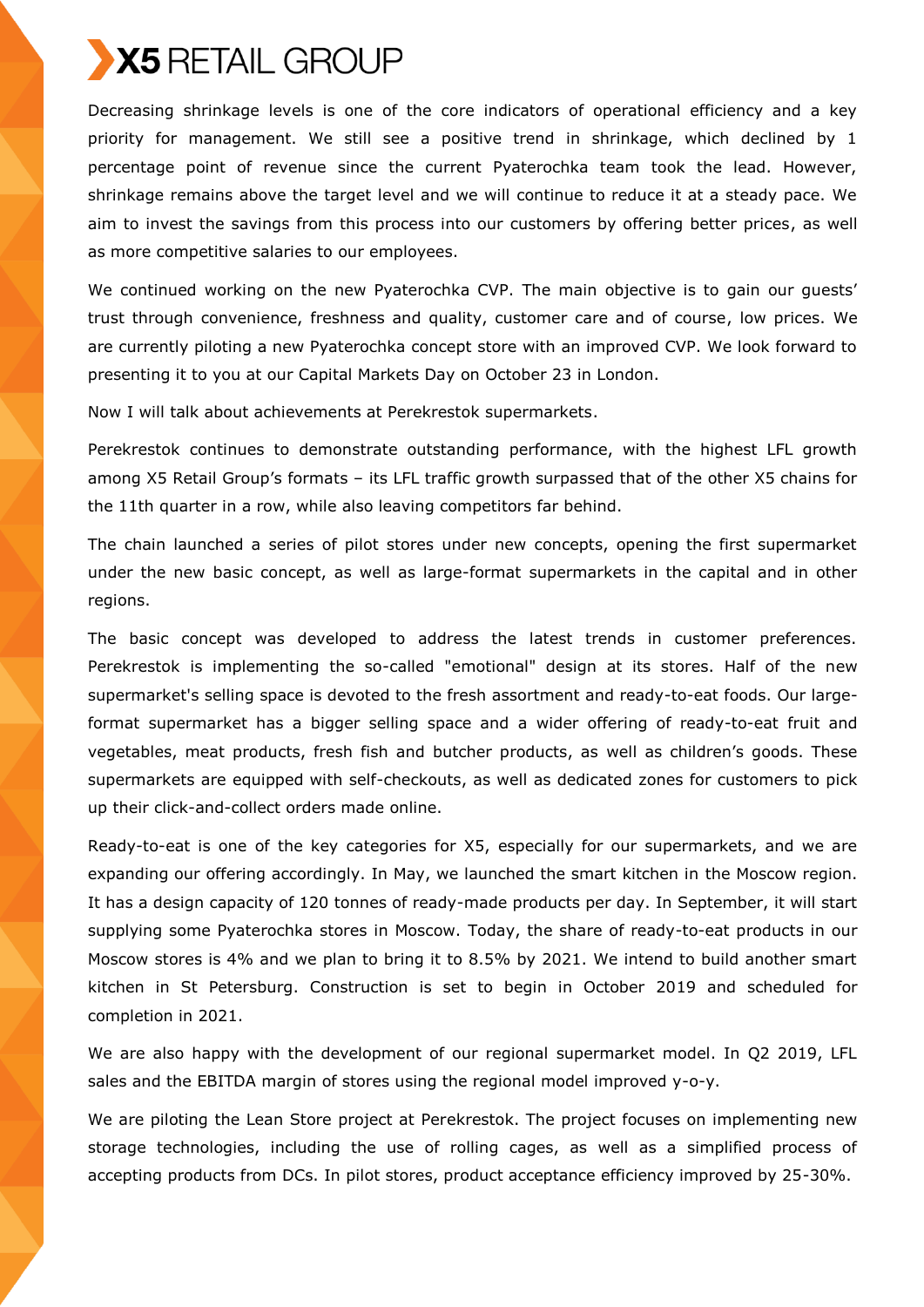We continue to actively develop the Perekrestok Online business, which is a separate business unit within Perekrestok. It has its own strategy, its own P&L, logistics and infrastructure. Its aim is to gain leadership in the online food retail space by 2020 and achieve positive EBITDA by 2021. Perekrestok Online has successfully leveraged partnerships with other market players to expand its product range to include pet products, farmers' produce, healthcare goods and meal kits. By late 2019, we plan to achieve 8,000 orders per day, more than tripling year-on-year revenue. The average spendincluding VAT reached 3500 rubles in August.

Finally, a few words about Karusel.

The hypermarket segment has been under pressure in recent years. In Q2 2019, LFL sales growth was positive thanks to LFL ticket improvements, while sales density was stable.

In offline retail, we plan to focus on X5's two largest formats – proximity stores and supermarkets where the Company has market leading positions. We are currently discussing the future of our Karusel stores network. Some Karusel stores could be closed, some transferred to our supermarket division to become large-supermarkets, while others could be re-formatted to completely new concept stores in partnership with other companies.

I'd like to add that we value our loyal Karusel customers, so we will begin offering our Perekrestok Online service to them, as we see customers increasingly stocking up online rather than at hypermarkets.

Now, let me update you on digital transformation, which is our strategic priority. Innovation and omnichannel development are integral parts of this.

As I've mentioned earlier, our company is undertaking a digital transformation. We are doing it to improve the quality of our decision-making, gain greater speed and reduce errors in routine operational processes with a view to increasing the Company's profit and value.

We are working on changing our IT architecture and our approach to IT project management in order to ensure we can complete them faster and more efficiently. In addition, we are changing our corporate culture to encourage continuous innovation.

We have expanded the geography of our startup scouting to include Israel, the CIS and Baltic regions, Europe and China.

The second lab store at a Perekrestok supermarket is under construction and should be opened by the end of October.

Key projects that we piloted at X5 stores include:

- a self-service check-out fully developed in-house in cooperation with RosTech
- electronic price tags
- video monitoring of product availability on shelves
- customer loyalty terminals providing personalised offers
- remote fruit & vegetable quality control at stores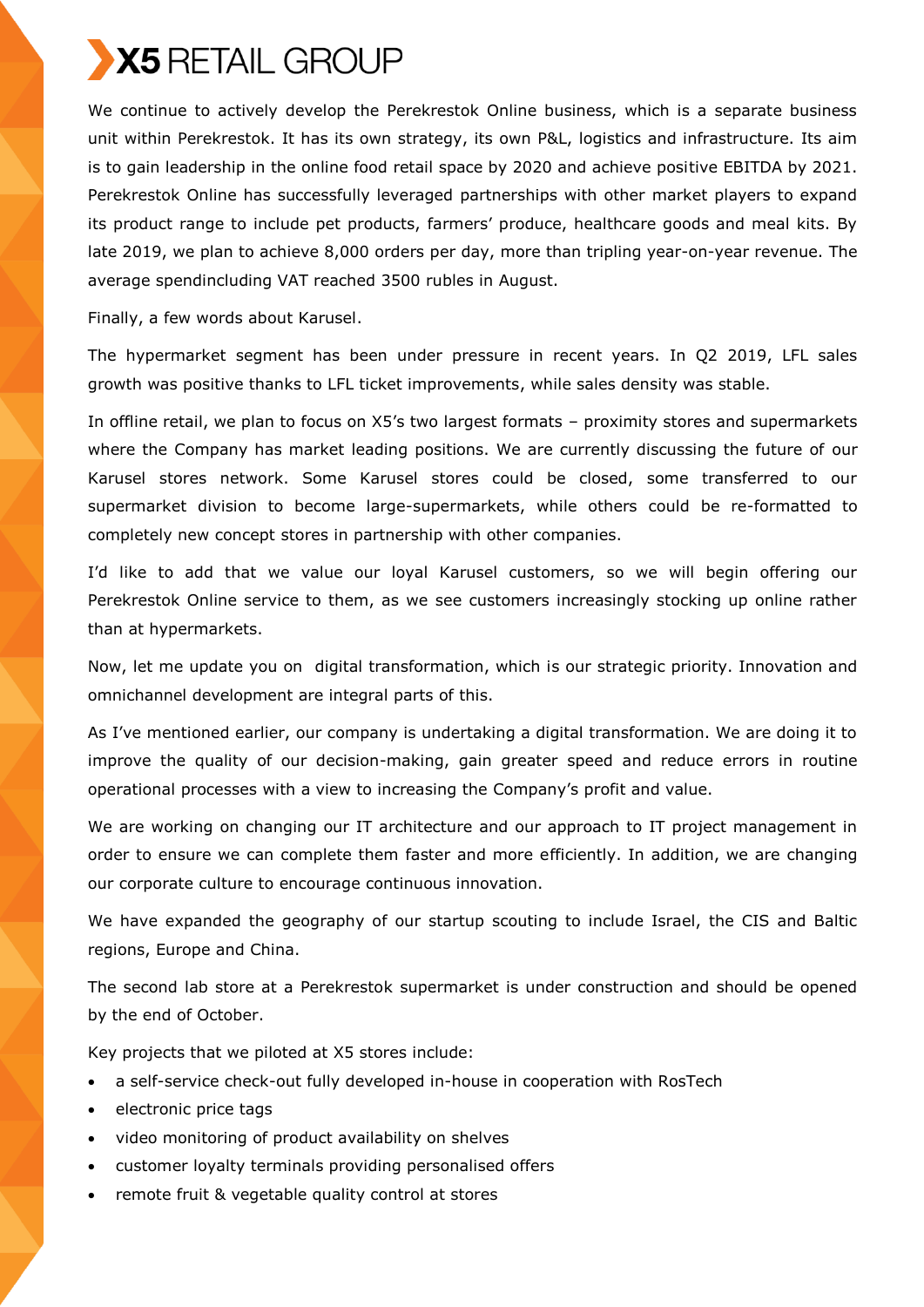- Virtual Reality training for in-store personnel working at fresh product counters
- a new technological solution aimed at reducing electricity costs
- smart scales that can automatically identify products and detect their weight.

In addition, in a number of Perekrestok and Pyaterochka stores, we are testing solutions based on computer vision technologies, which in the future should help us improve in-store operational efficiency.

I want to highlight the progress we have achieved so far with Big Data. We have advanced to a new stage. From pilots we have moved to implementing big data solutions in our business and understanding the benefits they bring to us.

A new pricing system based on big data technologies is already operating in the Moscow region in more than 1,700 stores. For these pilot stores, we see increases in both revenue and gross margins. We feel confident that the new pricing system will deliver very positive results when rolled out across the entire store network.

Our next big task is to leverage big data tools for our consumer demand forecasting, as well as management of assortment and promo campaigns.

The Supervisory Board in June approved establishment of 5 Post as a separate business unit within X5. In this project, we are making our infrastructure and the last-mile delivery service to our proximity stores available to all domestic and cross-border e-commerce players. We are currently partnering with a number of companies including Ozon, Lamoda, Ali-Express and Unitrade. There are currently over 2,700 lockers available in X5 stores. By 2024 we expect our share of the last mile delivery market in Russia to reach 5%.

To conclude, let me highlight our priorities for the second half of this year.

We continue to deliver on the strategy that was approved in 2018 with three core streams of activity:

- short-term measures to improve the current business;
- medium-term initiatives to create new innovative capabilities;
- our long-term goal of transforming X5 into Russia's leading next-gen retailer.

To improve the current business, we will focus on further enhancing operational efficiency, on smart and balanced expansion, as well as on further update of our formats' CVPs to changing consumer needs.

We will continue implementing innovative technologies and omnichannel business models. This will help us to increase sales by expanding our audiences and increasing the share of wallet among our customers.

Now I would like to pass the floor to X5's CFO Svetlana Demyashkevich. Thank you for your attention.

*Svetlana Demyashkevich:*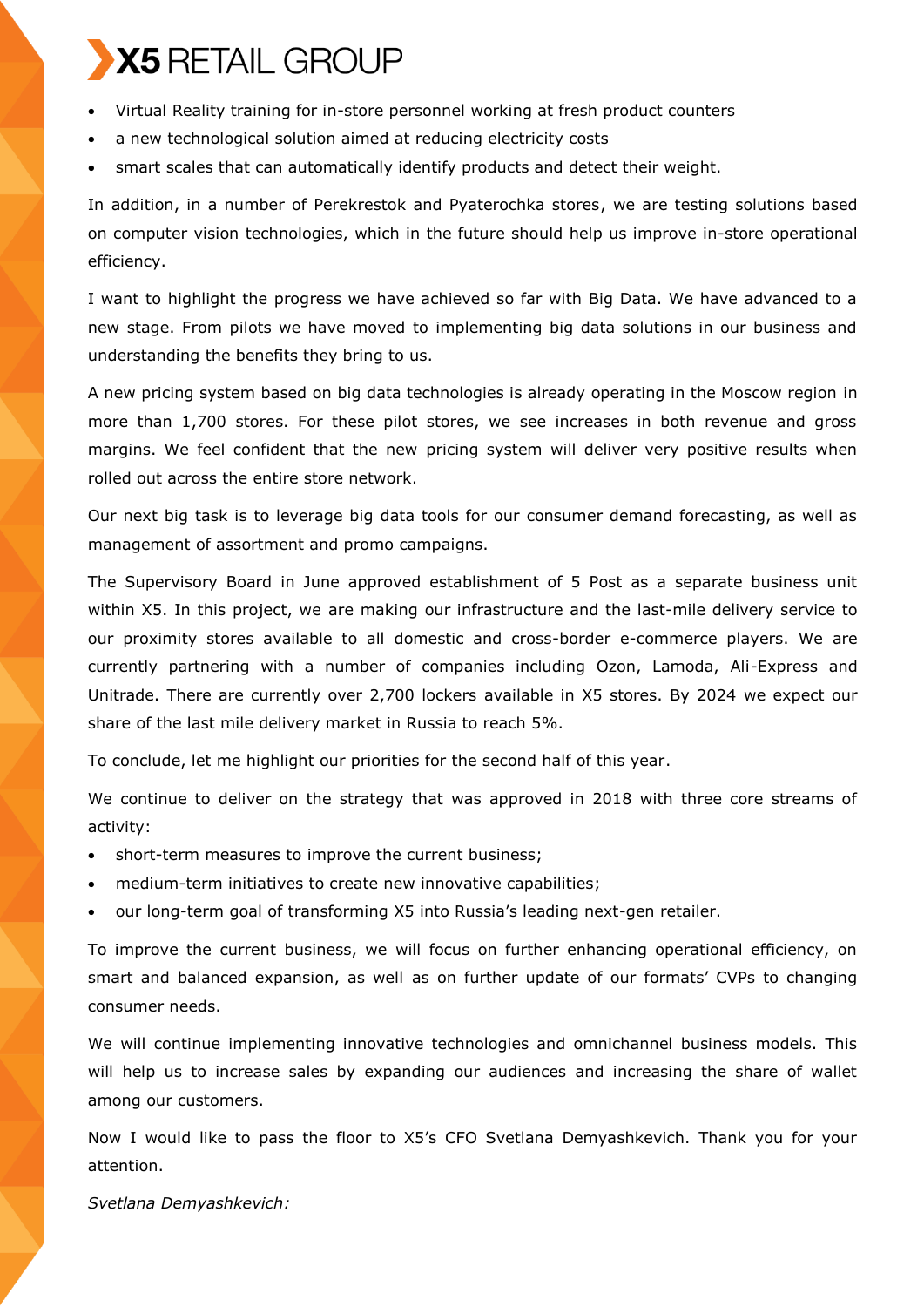

Thank you, Igor.

Good morning and good afternoon Ladies and Gentlemen.

Let me start with the external environment, after which I will give an overview of our financials and provide you with some highlights on key quarter-to-date results.

So, to begin with I will say a few words about the external environment.

- Food inflation continued to accelerate in the second quarter of 2019 and averaged 5.9% y-o-y after 5.8% in the first quarter. In June and July 2019, we observed a relatively sharp slowdown in food CPI to 5.5% versus 6.4% y-o-y in May 2019. This can be explained by the early harvest of 2019, as well as the overall higher domestic supply of greenhouse-produced vegetables. In Q4 2019 food inflation may slow to 4-5% due to harvest-related seasonality.
- Demand for food products remained positive in the second quarter of 2019 and stood at 1.6% y-o-y in real terms. Despite increased inflationary pressure, demand was supported by moderately positive real wage dynamics, with real wages rising 2.3% y-o-y in Q2.
- Real disposable income continued to show a negative y-o-y reading in the second quarter of 2019 at -0.2% y-o-y, but the decline moderated after a 2.5% drop in Q1 2019.
- The unemployment rate fell to a record low 4.5% in Q2 2019.
- The consumer confidence index continued its slow improvement, edging up to -15% in Q2 2019 from -16% in Q1 2019. While consumer behaviour during this period remained pragmatic and sensitive to promo, no trading down trends were detected.

Before we move on to financial results, I would like to say a few words about ROI.

Moscow and St Petersburg continue to demonstrate the highest ROIC levels, ahead of our regional operations. ROIC in these two cities began to increase in H1 2019, following a period of decline, and remained above our target levels. The main drivers behind ROIC improvements are higher labour productivity and improvements to operational efficiency, especially in shrinkage and logistics.

ROIC and profitability trends in the regions also remain encouraging as we continue to focus on the quality of new store openings in the regions.

Moving on to X5's financial performance in the second quarter.

Revenue increased by 14.3% year-on-year in Q2 2019 on the back of positive like-for-like sales of 5.0% and a 14.1% rise in selling space.

Like-for-like sales growth was positive for all X5 formats. LFL traffic made a greater contribution due to changing customer behaviour – more frequent visits to stores with lower purchases. In our proximity format we are also seeing an inflow of customers from other proximity and hypermarket peers. Our offer in the supermarket segment remains very competitive on prices and assortment, which allows Perekrestok to retain loyal customers and attract new ones.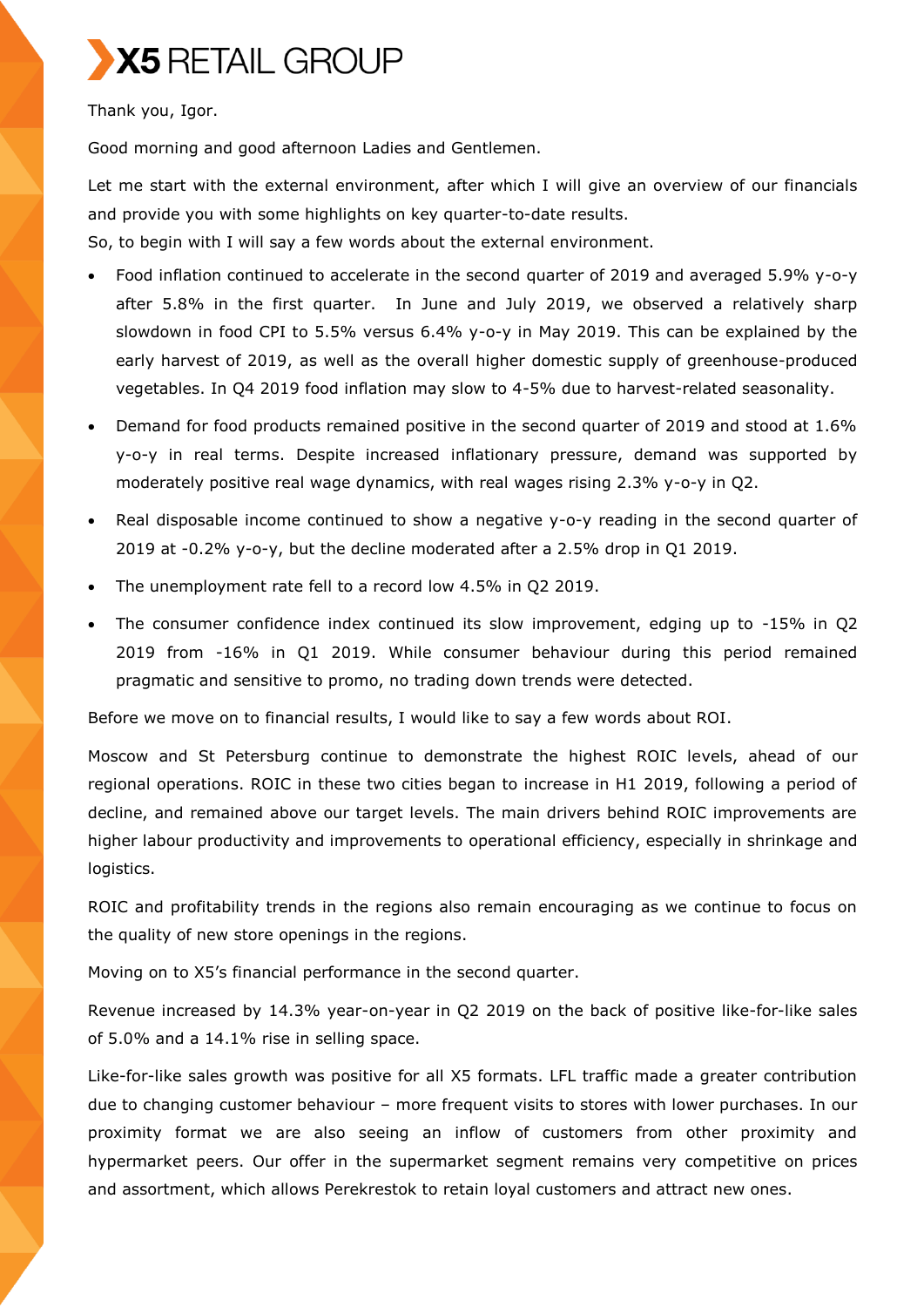

Looking at margins in the second quarter.

The gross profit margin increased by 105 basis points to 25.0% in Q2 2019. The increase was driven primarily by successful measures to decrease shrinkage levels and improve logistical efficiency, while the commercial margin remained flat y-o-y due to balanced promo activity. As planned, the level of promo remained at around 35%, which is flat y-o-y. Our efforts to further reduce shrinkage will continue, but the impact on our gross margin will not be as visible as it was at the beginning of the year, because our CVP update in core formats is increasing the share of fresh product, which has the highest shrinkage level among all categories. We will have to mitigate this structural change with higher efficiency in our assortment planning, product quality tracking, marketing and logistics.

In Q2 2019, SG&A expenses excluding depreciation, amortisation, impairment, LTI and sharebased payments as a percentage of revenue increased by 36 basis points year-on-year mainly due to higher staff costs and other expenses. In today's disclosure we have provided extensive details about all the factors affecting SG&A expenses, so I would prefer not to spend time on that.

Adjusted EBITDA in Q2 2019 increased by 24.2% year-on-year. Our adjusted EBITDA margin rose by 67 basis points to 8.3% mainly due to LFL sales growing faster than a number of operating cost items and supported by gross margin improvements, which I have already commented on.

In Q2, we continued to accrue LTI expenses covering the old and new LTI programmes. LTI expenses for the old programme totalled 128 million roubles. For the new programme, LTI expenses targeting revenue leadership among listed Russian retail peers amounted to 306 million roubles. We are still not accruing LTI expenses targeting leadership on the EV/EBITDA multiple over any of our listed Russian food retail peers.

D&A and impairment costs decreased as a percentage of revenue by 15 basis points to 3.2% in Q2 versus 3.3% for the same period last year. This was due to revenue growth outpacing the growth of gross book value of assets.

In Q2 2019, net finance costs decreased by 6.5% year-on-year due to a lower level of gross debt and a decrease in the weighted average effective interest rate on X5's total debt. The rate decreased from 8.59% in H1 2018 to 8.14% in H1 2019 as a result of actions undertaken by X5 to minimise interest expenses and reflecting the trend of declining key policy rate in Russia. In H1 2019, X5 achieved its lowest ever weighted average effective interest rate since fully switching to rouble-denominated borrowing.

X5's effective tax rate for the quarter totalled 26.0% (including the accrual of deferred tax associated with potential dividend payments). It increased due to the low base effect of Q2 2018, impacted by an amended tax return in the past comparable period.

The Company's net profit in the reporting period increased by 55.5% y-o-y to 13.5 billion roubles, while net profit margin reached 3.1%.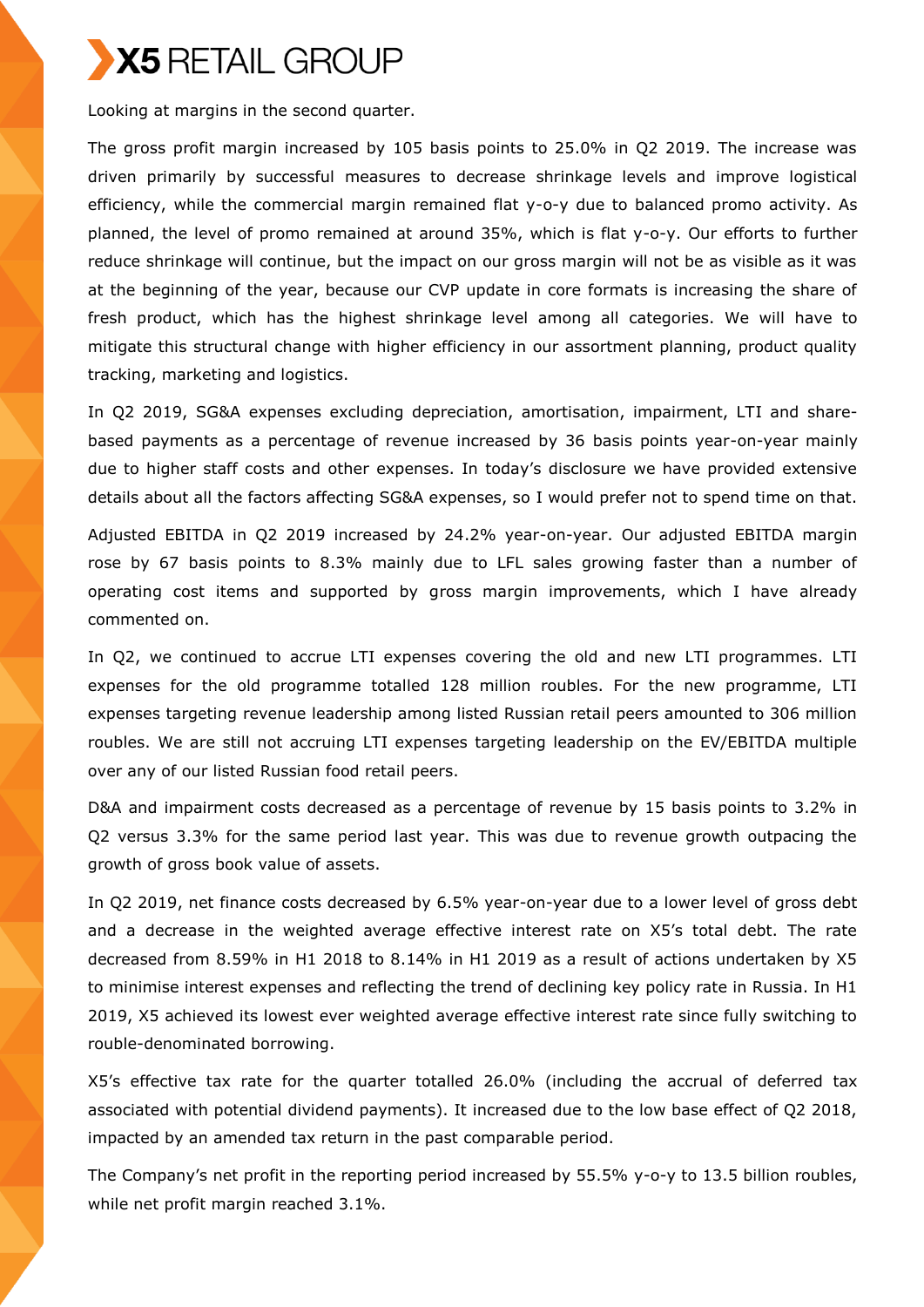

Turning to our financial leverage, at the end of Q2 2019 our net debt to EBITDA ratio remained at 1.59x under IAS 17. Going forward, we seek to maintain this ratio below 1.8x while paying dividends in line with our dividend policy.

Turning to the cash flow.

Net cash flow generated from operating activities in Q2 was 31.8 billion roubles, up from 13.9 billion roubles a year ago, driven by business growth, improved profitability and stronger results in working capital management.

The change in working capital in the second quarter of 2019 was positive 1,939 million roubles compared with negative 8,126 million roubles reported in Q2 2018. This was mainly due to an increase in accounts payable and a smaller increase in inventories y-o-y due to better inventory management.

Net cash used in investing activities decreased to 18.2 billion roubles in Q2 2019, compared with 23.8 billion roubles for Q2 2018. The decline was mainly due to a slower pace of new openings and greater discipline in Capex allocation.

Now a few words about Capex.

X5's total capital expenditure amounted to 21.8 billion roubles in Q2 2019, compared to 20.4 billion roubles in Q2 2018. Approximately 54% of Capex in Q2 2019 went to expansion of our store base.

The remaining Capex includes refurbishments (6%), logistics (14%), IT (8%), maintenance (8%) and other investments (10%).

Our Capex in H1 2019 totalled 34.2 billion roubles, which is below our budget for the first half of 2019. We have left our guidance of 80-90 billion rubles for total Capex in 2019 unchanged and will provide further details at our Capital Markets Day in October.

Finally, I will give a short update on the quarter-to-date results before we go to the Q&A session.

Total turnover (including VAT) grew by 14.2% year-on-year and net retail sales growth (excluding VAT) was around 13.6%. LFL sales rose by 4.1%.

With that I would like to conclude the discussion of our results, thank you for your attention.

## *Natalia Zagvozdina:*

Operator, please open the call for questions. We would like to ask the participants to stay within one to maybe two questions per person for the first round. Thank you.

## *Operator:*

Yes, ma'am. Thank you. Ladies and gentlemen, we will now begin the question and answer session. Your first question comes from the line of Nikolay Kovalev. Your line is now open. Please, go ahead and ask your question.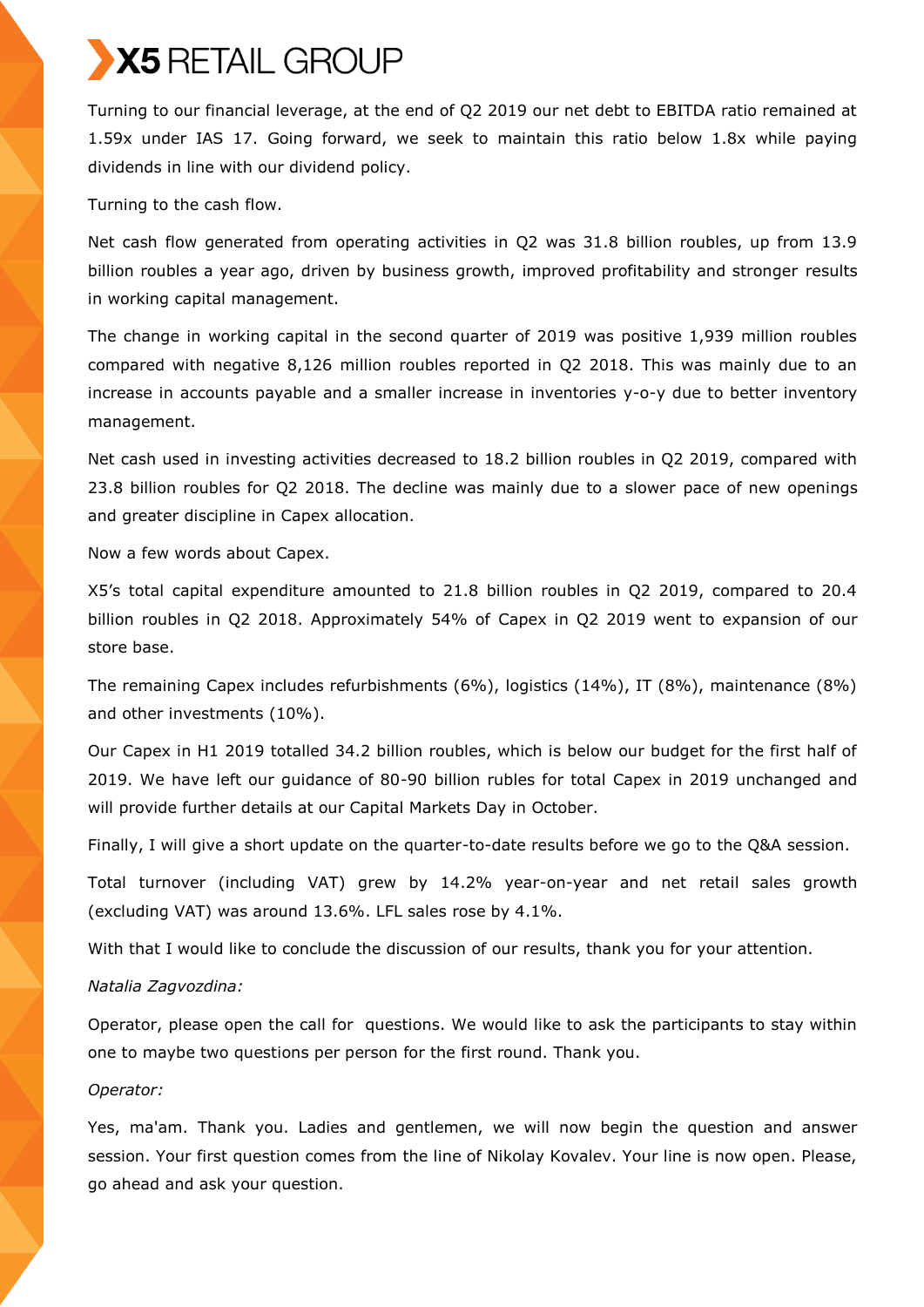

## *Nikolay Kovalev:*

Hello. I have one question but with two parts. You mentioned flat commercial margin and lower shrinkage on a gross level and my question is how your purchasing terms changed and, if so, did you see a sizeable improvement. You also mentioned a quite good improvement in employee turnover and shrinkage. Could you comment whether you see room for further optimisation or are the low hanging fruits pretty much over?

#### *Svetlana Demyashkevich:*

Thank you for your question. Yes, commercial margin remained flat. At the same time, we did have our regular improvement in terms with suppliers, which was also partially offset by investments in price which we regularly make. You know that we do not usually pass inflation on to our shelves in full amount. It is usually 50–70% of food CPI that is transferred into the prices on our shelves. That is why it is important for us to have successful renegotiations of terms with suppliers every year to be able to invest more in our clients. As for the shrinkage, we had a very good trend last year. Actually, it started in August-September 2018 and continued in H1 2019. We have a sizeable improvement of around 1% in shrinkage. At the same time, we still see the space for further improvement, but it will not be that sizeable. Of course, the formats (and Pyaterochka especially) still have the target to further improve the level of shrinkage. We also continuously see improvements in logistics costs due to economies of scale, our development in the regions, which also helps us with efficiency improvement in logistics.

Personnel turnover decreased by around 10% in all formats. It was part of our strategy and one of the key KPIs for top management and management of the formats. We do implement programmes not only in terms of investments in personnel which you see in our staff costs, but we also run a lot of non-monetary motivation programmes – working with personnel, training, new electronic forms of training, even VR training at Perekrestok. And, of course, as for working with people, I think it is in Pyaterochka especially that we have a new approach to HR processes and a new approach to working with middle management in regard to their approach to personnel. That all gives sizeable results and you can see it in our performance in terms of efficiency.

## *Nikolay Kovalev:*

OK, that is pretty much clear. But to complete the answer, can you mention the levels of shrinkage and turnover that you see at the moment. And also, are the improvements applicable for both convenience and Perekrestok formats or for Pyaterochka only?

## *Igor Shekhterman:*

We do not give guidance regarding the numbers of shrinkage. I can just repeat what Svetlana already mentioned. We made a lot of effort to improve the shrinkage but it still remains above the target level and we will continue to reduce it. At the moment, we are in the process of [running] a big project at Pyaterochka called Freshness. We have already started rolling out the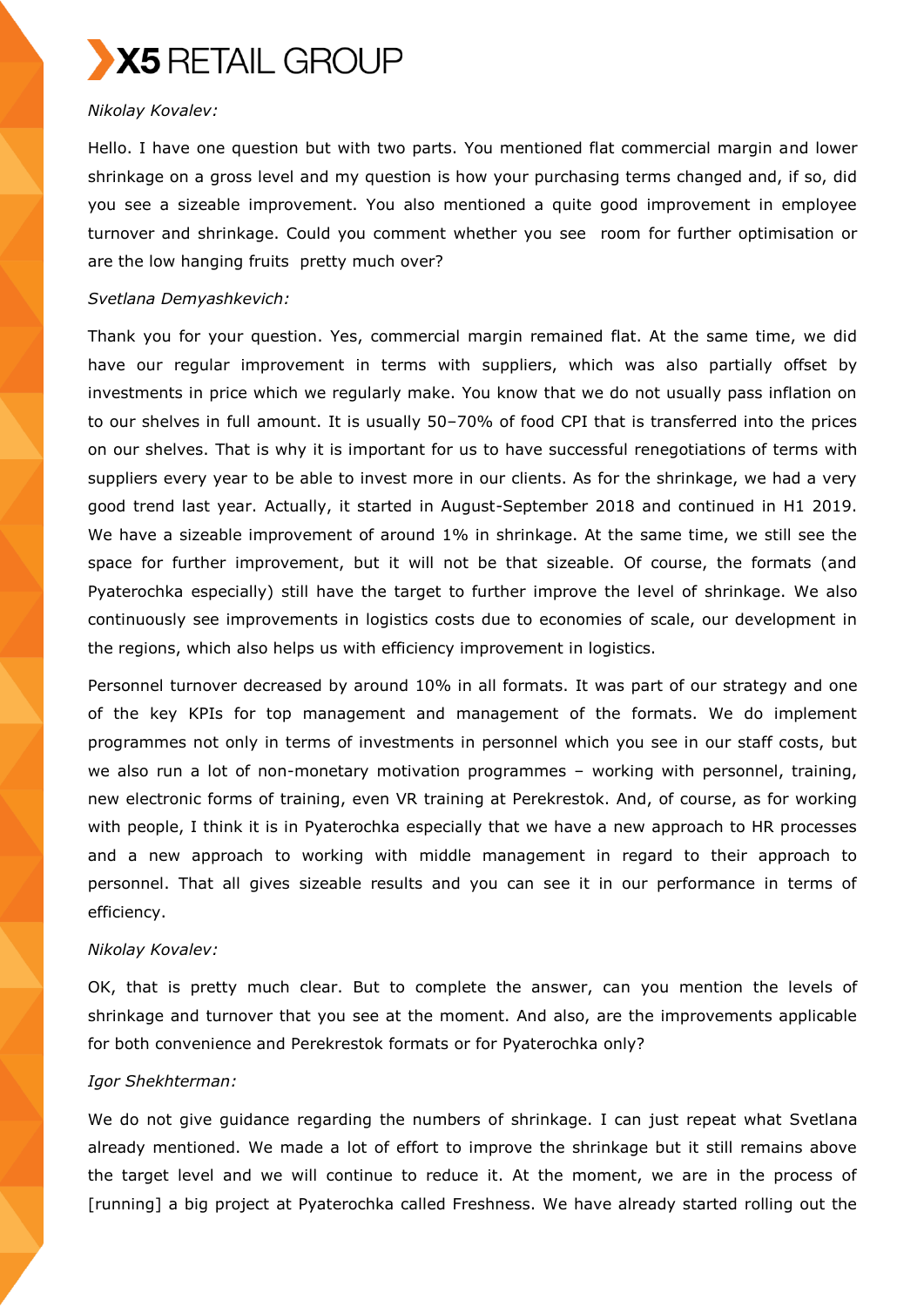results of this project in Moscow and we have planned to finish this project by the end of the year. We plan to roll out the new elements of our to-be Freshness in all Pyaterochkas during the next year. And we are planning to have some more improvements in the shrinkage levels.

*Nikolay Kovalev:*

OK, thank you.

*Natalia Zagvozdina:*

Next question, please, Thank you.

#### *Operator:*

Thank you. Your next question comes from the line of Maria Kolbina. Your line is now open, please go ahead.

#### *Maria Kolbina:*

Good afternoon. Congratulations on the numbers. The first question is on your promo activity in Q3 and presumably Q4 2019. You achieved very decent levels of margins in Q2. Do you think you will be more promo driven in Q3, as you have already created quite a strong profitability cushion the year-end, and, if so, are you already more promo driven in July and August and how much of your profitability, if you can indicate it, is already invested in the price? Thank you.

#### *Svetlana Demyashkevich:*

Thank you for the congratulations on our results. We are also quite happy. As I said, we believe that we are ahead of our budget for H1 2019 in terms of financial results. We do have the ability to invest more not only in prices, but also in our personnel and marketing. And we do see that it gives very positive results in terms of LFL revenue and overall NPS level which is also very important for us. I would say that, in terms of metrics, financial metrics are very important for us but the client centricity and centricity on our employees are really in place. So, I would say that an increase in our net promoter scores and a decrease in turnover of our in-store personnel are very important and we will be looking forward to seeing further trends.

In terms of investment into prices, we had it in our budget for this year. As I said, we are usually quite active in terms of promo activities and investment in Q3 and Q4. This year will not be an exception. We will probably see the same trends as we see every year. So, we do expect EBITDA margin levels to be pretty much flat compared to the last year levels. We are quite sure that we will be able to continue our operations with EBITDA margin above 7%, which we are happy with. And we think that we will be able to remain leaders in the food retail market, grow faster than the market and attract new customers, which is also very important, through our new offerings.

## *Maria Kolbina:*

OK, thank you. Do I get it right that July and August were more promo driven than Q2 in general? What is the current share of promo and how does it compare to Q2?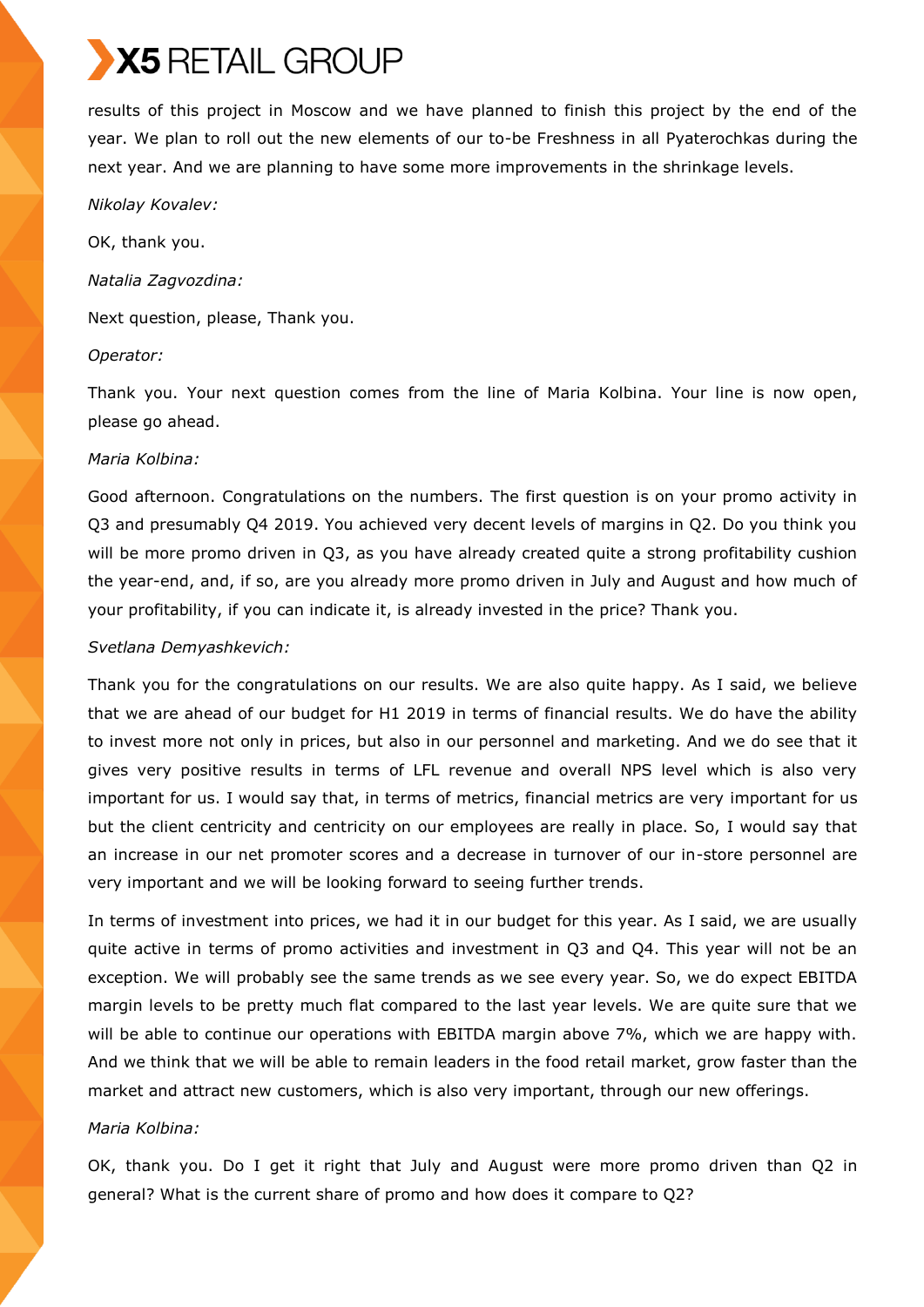## *Svetlana Demyashkevich:*

Well, I would not say we did have a significant increase in levels of promo. I am not ready to disclose the numbers now. As you know, we are only disclosing LFL sales, which I have commented on. We have very positive results of 4.1% up to date. And, as I said, at the beginning of September the usual promo activities are related to the beginning of school year, Q4 will also be as usual. So, I would say, we are working in a normal environment.

## *Maria Kolbina:*

OK, thank you. My second question is on store formatting. You have opened [stores that are somewhat ] a role model at Pyaterochka and Perekrestok recently. I think, there have been a few openings in both formats since the beginning of the year. Do you consider them as role models for you or are you still working on the concept? If you can, please share the results that you have seen and whether you are planning to implement them on a Company scale? Can you share some information on the recent openings? Thank you.

## *Svetlana Demyashkevich:*

We are still experimenting with new elements of CVP and there are a number of stores in Moscow (Pyaterochka, for example) which have opened with new elements but, if you visit them, you will see that they sometimes look slightly different with trials of different elements. So, we are still in the process of developing this new model. As Igor already mentioned, we will talk about that in more detail at our Capital Markets Day in London at the end of October. I think you will be able to see these probe stores by the end of the year for both Pyaterochka and Perekrestok.

## *Igor Shekhterman:*

We will finally probe the new CVP of Pyaterochka at the end of September – beginning of October and we will be able to present the new concept at the Capital Markets Day. The new elements will include some changes in our assortment, another push towards our private label, as well as a bigger range of ready-to-eat [products], as it is a very important trend in the market. Regarding the Perekrestok [format], you can visit some of the pilot stores that have just opened on Andropova and Tallinskaya where some new elements of CVP are already in place. But the final element of Perekrestok's CVP will be at the end of the year. We are still in progress.

## *Maria Kolbina:*

Will you share LFL data on these stores in October?

## *Igor Shekhterman:*

As these pilot stores have existed for only a few months we will not be able to tell any LFL or financial indicators for them because it is a very short period of time.

*Svetlana Demyashkevich:*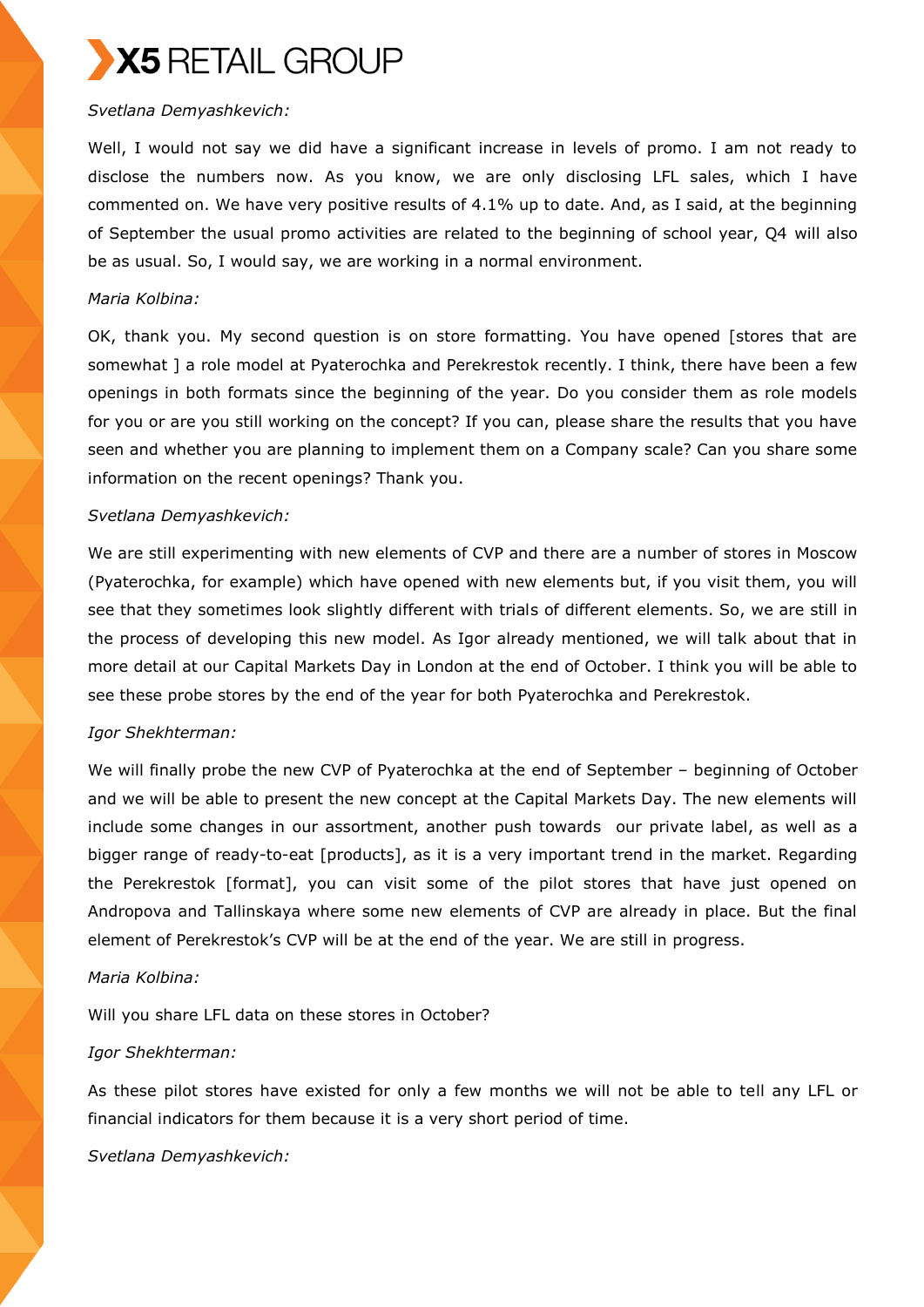When we are testing new elements of the CVP concept, the only elements that stay in the existing stores are the ones that give positive results. So, all the changes that will stay in the final concept are giving positive results in terms of LFL and margins.

#### *Natalia Zagvozdina:*

Next question, please.

*Operator:*

#### Thank you.

We now have our next question which comes from the line of Yulia Gerasimova. Your line is now open. Please, go ahead.

#### *Yulia Gerasimova:*

Good afternoon, everyone. Congratulations on the very strong results. I will have a question on dividends because what we are seeing currently is that you are behind your Capex budget though you have not adjusted the guidance yet and your free cash flow has improved very strongly in Q2. That all points to a better dividend payout but your current dividend policy is only minimum 25% which kind of offers a lot of room for manoeuvre actually, and for us as well to think what the payout is going to be for the next year. Can you please comment on how we should think about the dividends for the next year in the context of good results that you have shown?

## *Svetlana Demyashkevich:*

Yulia, hi and thank you for feedback. On dividends, as I said, we are not changing our guidance for Capex. It will depend, of course, on M&A activities. As you remember, last year our final Capex was less than budgeted, also because of less M&A activities. And, to be honest, we see less investment targets which could be interesting for us in the market. At the same time, we think that Capex for the year will stay within the range of RUB 80–90 bn. The pace of spending usually speeds up in Q3 and Q4 when all projects are closer to their final stage.

Speaking about our dividend policy, you are right that we only have this minimum requirement of 25% of net profit. But, as we already explained before, we will be looking at our debt-to-EBITDA situation and ratio. Now, as you see, it is quite conservative – at 1.6x. We think we will not be willing to decrease it further, so we will probably be able to pay dividends higher than 25% of net profit. As you remember, this year dividend for 2018 payout ratio was 87%. Plus, when we were discussing the argumentation on the amount of dividends, we were also looking at the trend for absolute amounts of dividends both in RUB and USD. Our intention is at least to demonstrate a steady growth in absolute numbers, both in terms of RUB and USD. That is probably the guidance I will give.

*Yulia Gerasimova:*